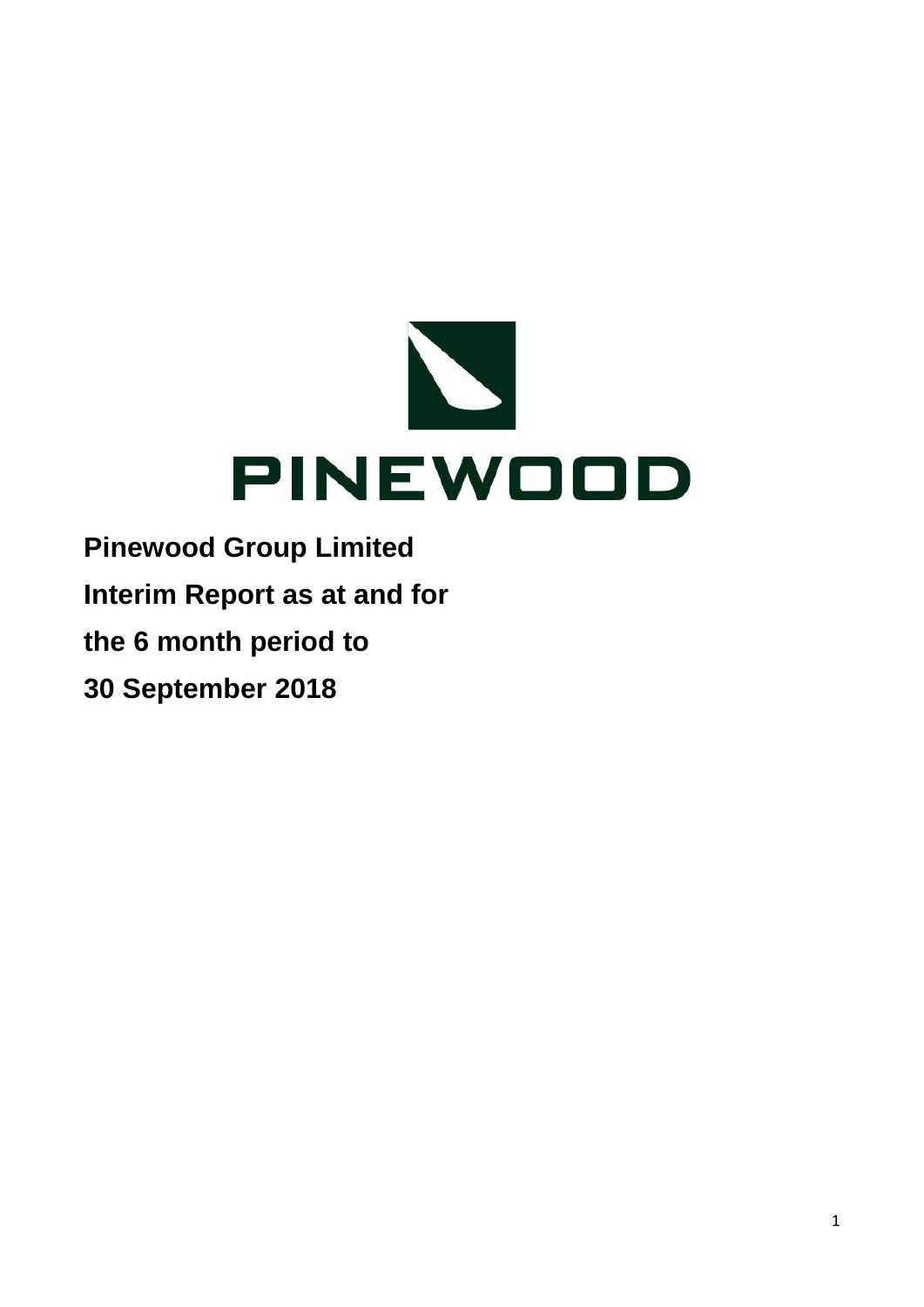# **Second quarter highlights**

### **Operational and industry highlights**

Demand for production space continues to exceed capacity at Pinewood and Shepperton thereby supporting the need for expansion.

- Stage occupancy of 91%, in the 6 months to September 2018, at our UK studios.
- Total UK spend for film in  $Q1 Q3$  2018 was £1.5 billion, the third highest since records began.

### **Strategic highlights**

- Pinewood East expansion works are progressing on time and on budget.
- A decision on the planning application for the modernisation and expansion of Shepperton Studios is expected in early 2019.
- Real estate optimisation programme for the redevelopment/refurbishment of certain assets continuing with 3 projects complete, 2 under construction and a further 6 in procurement/design phase.

### **Financial highlights**

The table below provides an overview of key performance indicators for the period:

#### *Key performance indicators*

|                                | 6 month      | 6 month      | Year        | Year        |
|--------------------------------|--------------|--------------|-------------|-------------|
|                                | period ended | period ended | ended       | ended       |
|                                | 30 Sept 2018 | 30 Sept 2017 | 31 Mar 2018 | 31 Mar 2017 |
|                                | £'000        | £'000        | £'000       | £'000       |
| Stage occupancy                | 91%          | 94%          | 93%         | 81%         |
| Turnover                       | 43.184       | 40.618       | 79,690      | 76,082      |
| Adjusted EBITDA                | 22.603       | 21,536       | 42,338      | 34,062      |
| Adjusted EBITDA margins        | 52.3%        | 53.0%        | 53.1%       | 44.8%       |
| Cash generated from operations | 27,237       | 6,636        | 23,624      | 34,971      |
| Capital expenditure            | 8,272        | 5,149        | 6,482       | 31,632      |
| Adjusted net debt              | (194, 322)   | (84, 621)    | (207, 681)  | (73,040)    |

#### *Turnover*

YTD 2018/19 turnover, attributable to Media Services, has increased by 6.3% versus prior year, increasing from £40.6 million for YTD 2017/18 to £43.2 million in YTD 2018/19. The year on year increase is principally due to production scheduling resulting in higher other production accommodation revenues, cancellation fee revenue following the cancellation of certain contracted bookings, production facility rate card increases and a high volume of projects in Creative Services.

### *Adjusted EBITDA*

Adjusted EBITDA increased to £22.6 million in YTD 2018/19 from £21.5 million in YTD 2017/18 principally due to (i) the increase in revenue commented above, coupled with (ii) an improvement in gross margins resulting from the cessation of a number of non-core, loss making activities, (iii) a decrease in administrative expenses attributable to reduced staff costs and ceased activities, offset by (iv) reduced activity in Atlanta.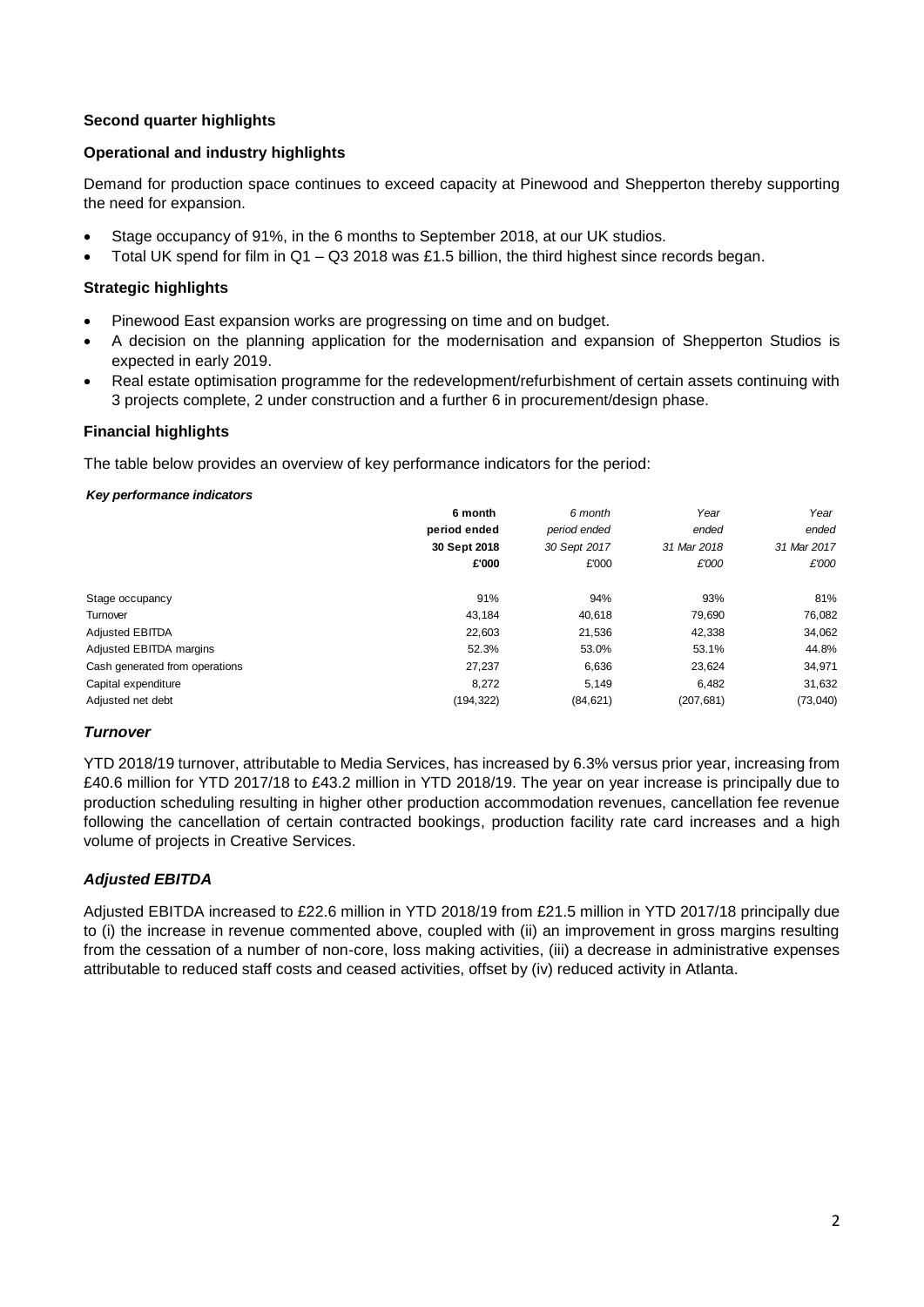#### **Reconciliation of profit on ordinary activities after taxation / profit after tax to adjusted EBITDA**

|                                                         | 6 month      | 6 month      | Year        | Year        |
|---------------------------------------------------------|--------------|--------------|-------------|-------------|
|                                                         | period ended | period ended | ended       | ended       |
|                                                         | 30 Sept 2018 | 30 Sept 2017 | 31 Mar 2018 | 31 Mar 2017 |
|                                                         | £'000        | £'000        | £'000       | £'000       |
| Profit on ordinary activities                           | 11,502       | 12,544       | 24,358      | 13,607      |
| Net Interest payable                                    | 2,629        | 744          | 2,294       | 4,950       |
| Tax charge on profit on ordinary activities             | 2,553        | 3,678        | 5,905       | 1,436       |
| Depreciation of property, plant and equipment           | 4,309        | 4,404        | 8,811       | 8,111       |
| Amortisation of goodwill                                | 280          | 280          | 560         | 560         |
| Amortisation of long-term assets                        | 0            | $\Omega$     | $\Omega$    | 166         |
| <b>Exceptional items</b>                                | 523          | (343)        | (549)       | 3,170       |
| Operating loss atributable to Media Investment (ceased) | 2            | 229          | 905         | 2,014       |
| Loss on disposal of property, plant and equipment       | 805          | $\Omega$     | 54          | 48          |
| <b>Adjusted EBITDA</b>                                  | 22,603       | 21,536       | 42,338      | 34,062      |

# *Cash flow and capital expenditure*

Cash generated from operations increased to £27.2 million in YTD 2018/19 from £6.6 million in YTD 2017/18. This is principally driven by changes in working capital, as a result of the timing of receipts from some of our leases and productions.

# **Change of director**

Earlier this year, our Finance Director, Chris Naisby, informed us that he wished to leave the company next year in order to pursue personal interests. Mr. Naisby has contributed significantly to Pinewood over the past 17 years, playing an important role in the group's UK and international expansion, the public to private transaction two years ago and the refinancing last year. To ensure continuity and a smooth succession, Mr. Naisby will remain as Finance Director until 28 April 2019 and will continue to work for Pinewood until 31 July 2019.

We also announce the appointment of Barbara Inskip as our Chief Financial Officer, effective 29 April 2019. Ms. Inskip will join Pinewood from Taylor Wimpey Plc, a London Stock Exchange listed and FTSE 100 housebuilder where she is currently the Group Financial Controller. Prior to Taylor Wimpey, Ms. Inskip held senior financial positions at Serco Group Plc and Centrica Plc. Ms. Inskip qualified as a chartered accountant with KPMG and holds a first-class degree in Economics from University College, London.

# **Paul Golding, CEO, commented**

Firstly, on behalf of the Board, I would like to thank Chris for his considerable contribution over the years and we wish him well for the future. Chris has been an immensely loyal colleague and I have very much enjoyed working with him.

We have conducted a thorough search for Chris' successor and are delighted to appoint Barbara as our Chief Financial Officer. The timing of Barbara's appointment and Chris' departure enables us to effect an orderly transition and smooth succession.

Pinewood and Shepperton Studios in the UK continue to perform strongly and in line with expectations.

The expansion of Pinewood East where we are building an additional 200,000 square feet of stages and ancillary space is progressing both on time and on budget. We expect to complete the development in the second half of FY2020.

### **General information**

Pinewood is the leading independent provider of the real estate that is required for the production of film and television content. Founded in 1936 and headquartered in the United Kingdom, Pinewood owns premium, large-scale facilities also known as studios, for hosting film, television and other media productions. Our freehold studios are located in prime locations near London and make Pinewood a preferred choice for major film production companies, including Disney, Universal Studios and Warner Bros. Pinewood branded studios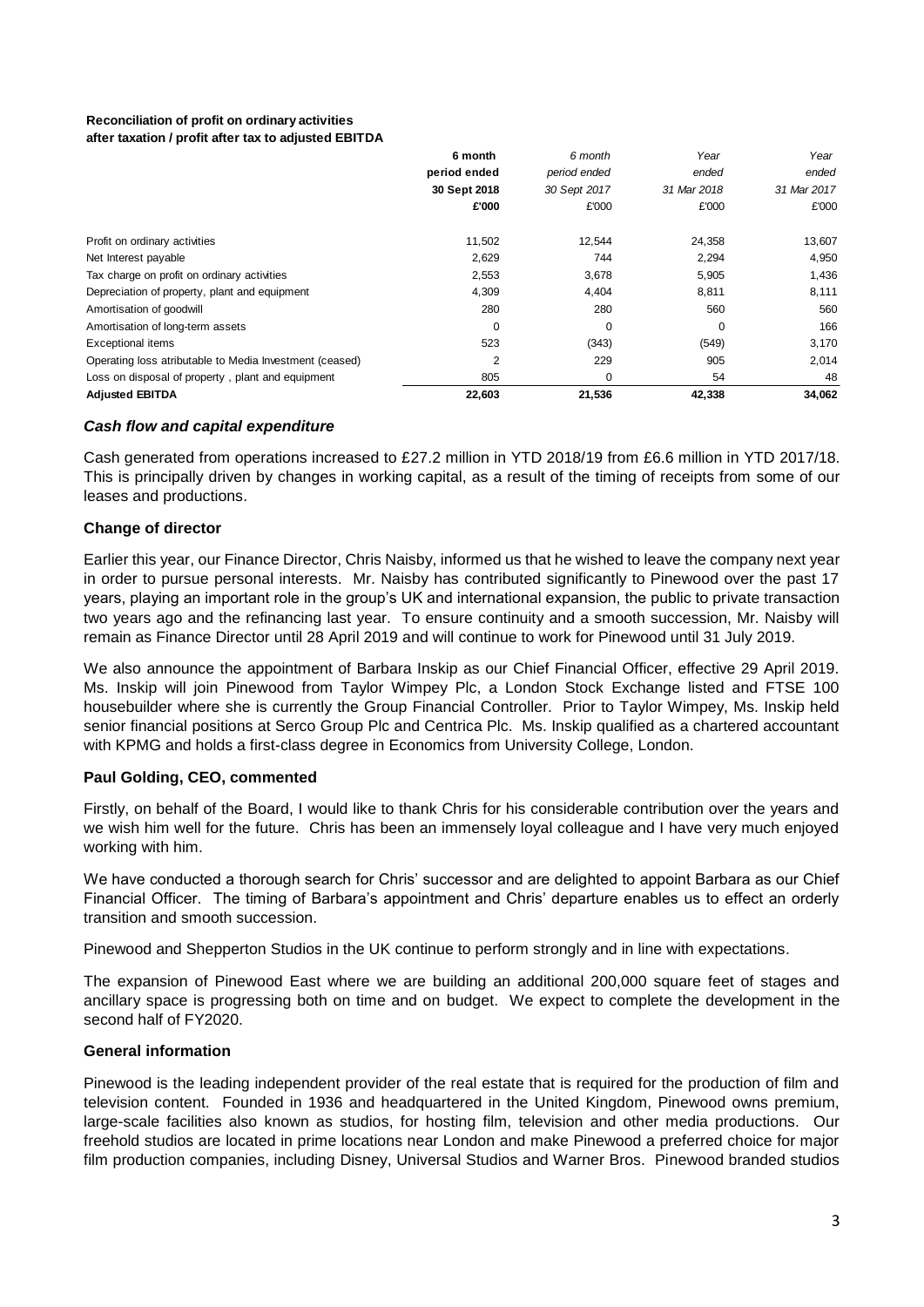have hosted over 2,000 films, among them at least 145 Oscar winners, 201 BAFTA winners and numerous blockbuster film productions with budgets of over \$100.0 million.

# **Presentation of financial information**

Unless otherwise indicated, the financial information presented in this interim report is the historical consolidated financial information of the Group.

This interim report includes or derives information from the following financial sources:

- The unaudited consolidated financial information of the Group as of and for the 3 months ended 30 September 2018 ("Q2 2018/19", "Q2 FY19"), and the comparative period as of and for the 3 months ended 30 September 2017 ("Q2 2017/18" or "Q2 FY18"), prepared in accordance with FRS 102.
- The unaudited consolidated financial information of the Group as of and for the 6 months ended 30 September 2018 ("Q2 YTD 2018/19", "Q2 YTD FY19", or "YTD 2018/19"), and the comparative period as of and for the 6 months ended 30 September 2017 ("Q2 YTD 2017/18", "Q2 YTD FY18", or "YTD 2017/18"), prepared in accordance with FRS 102.
- The audited consolidated financial information of the Group as of and for the year ended 31 March 2018 ("FY 2017/18") is prepared in accordance with FRS 102. The financial year for the Group runs from 1 April following the previous financial year end to 31 March each calendar year.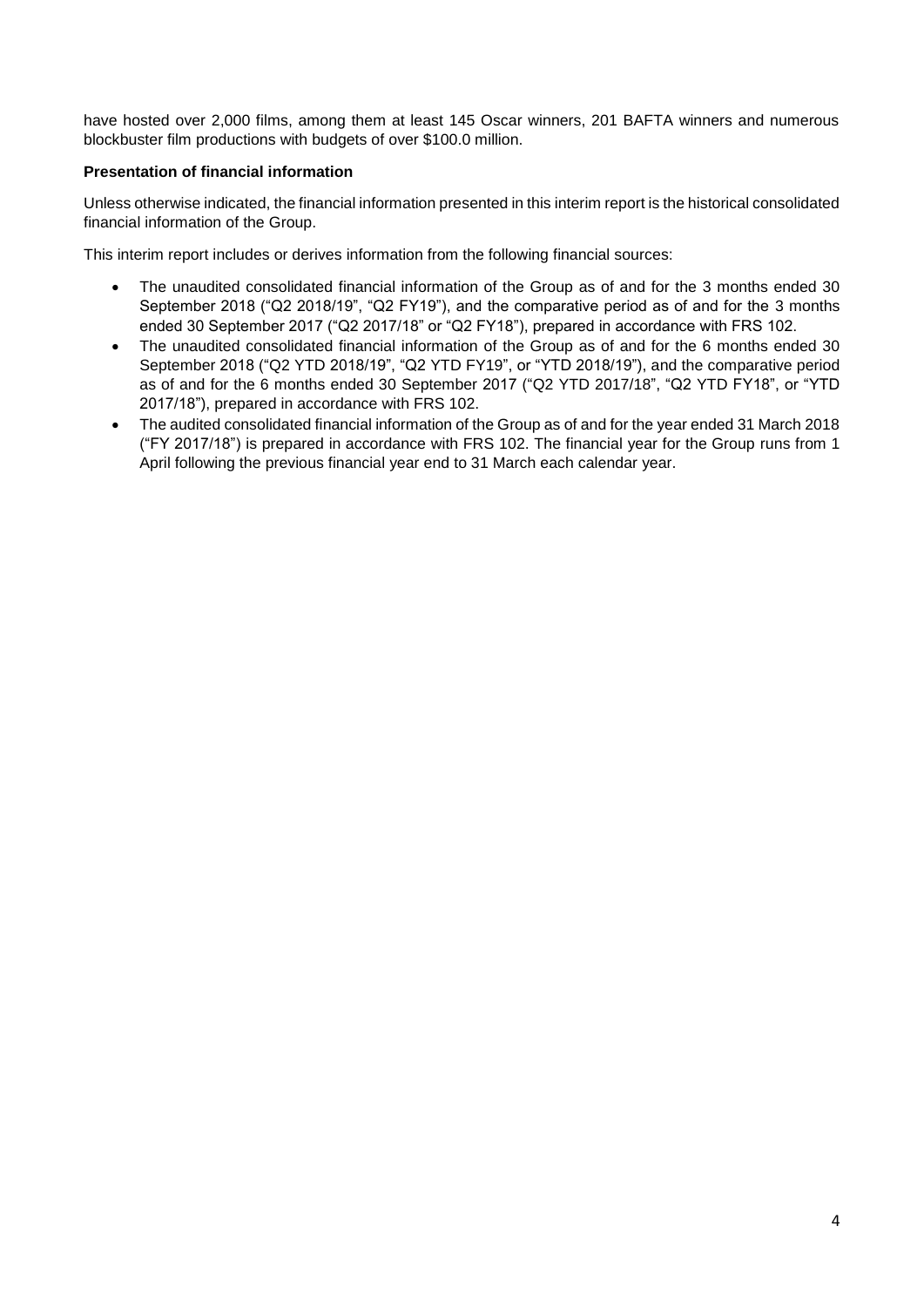#### **Further information for the noteholders**

This interim report was prepared in accordance with the indenture dated 13 December 2017 among Pinewood Finco PLC, as issuer, the guarantors named therein, Deutsche Trustee Company Limited, as Trustee, and Deutsche Bank AG London Branch, as security agent and as paying agent.

This interim report may include forward-looking statements. All statements other than statements of historical fact included in this interim report, including those regarding the Group's financial position, business and acquisition strategy, plans and objectives of management for future operations are forward-looking statements. Such forward-looking statements involve known and unknown risks, uncertainties and other factors which may cause the actual results, performance or achievements of the Group, or industry results, to be materially different from any future results, performance or achievements expressed or implied by such forward-looking statements.

Such forward-looking statements are based on numerous assumptions regarding the Group's present and future business strategies and the environment in which the Group will operate in the future. Many factors could cause the Group's actual results, performance or achievements to differ materially from those in the forwardlooking statements. Forward-looking statements should, therefore, be construed in light of such risk factors and undue reliance should not be placed on forward-looking statements. These forward-looking statements speak only as of the date of this interim report. The Group expressly disclaims any obligations or undertaking, except as required by applicable law and regulations to release publicly any updates or revisions to any forward-looking statement contained herein to reflect any change in the Group's expectations with regard thereto or any changes in events, conditions or circumstances on which any such statement is based.

The financial results presented in this presentation are preliminary and may change. This financial information includes calculations or figures that have been prepared internally by management and have not been reviewed or audited by our independent chartered accounting firm. There can be no assurance that the Group's actual results for the period presented herein will not differ from the preliminary financial data presented herein and such changes could be material. This preliminary financial data should not be viewed as a substitute for full financial statements prepared in accordance with FRS 102 and is not necessarily indicative of the results to be achieved for any future periods. This preliminary financial information, and previously reported amounts, could be impacted by the effects of further review by the Board of Directors.

### **Use of non-FRS 102 financial information**

This interim report contains certain non-UK GAAP and non-IFRS financial measures and ratios, including, Adjusted EBITDA, Adjusted EBITDA margin, cash conversion, and certain other measures (collectively, "**Non-GAAP Measures**") that are not required by, or presented in accordance with UK GAAP, IFRS or the accounting measures of any other jurisdiction.

In this interim report, "Adjusted EBITDA" is calculated as profit on ordinary activities before interest receivable and similar income, interest payable and similar charges, tax (credit)/charge on profit on ordinary activities, depreciation of property, plant and equipment, depreciation of investment property, impairment of long-term assets, amortization of goodwill, amortization of long-term assets, exceptional items, operating loss attributable to Media Investment (ceased) and (gain)/loss on disposal of property, plant and equipment.

In this interim report, "Adjusted EBITDA margin" is calculated as Adjusted EBITDA (which includes the impact of income from participating interests and based on financial statements prepared in accordance with UK GAAP) divided by turnover (excluding Media Investment (ceased)) (which does not include the impact of income from participating interests).

In this interim report, "adjusted net debt" is calculated as net debt less the loan to parent and unamortised loan issue costs.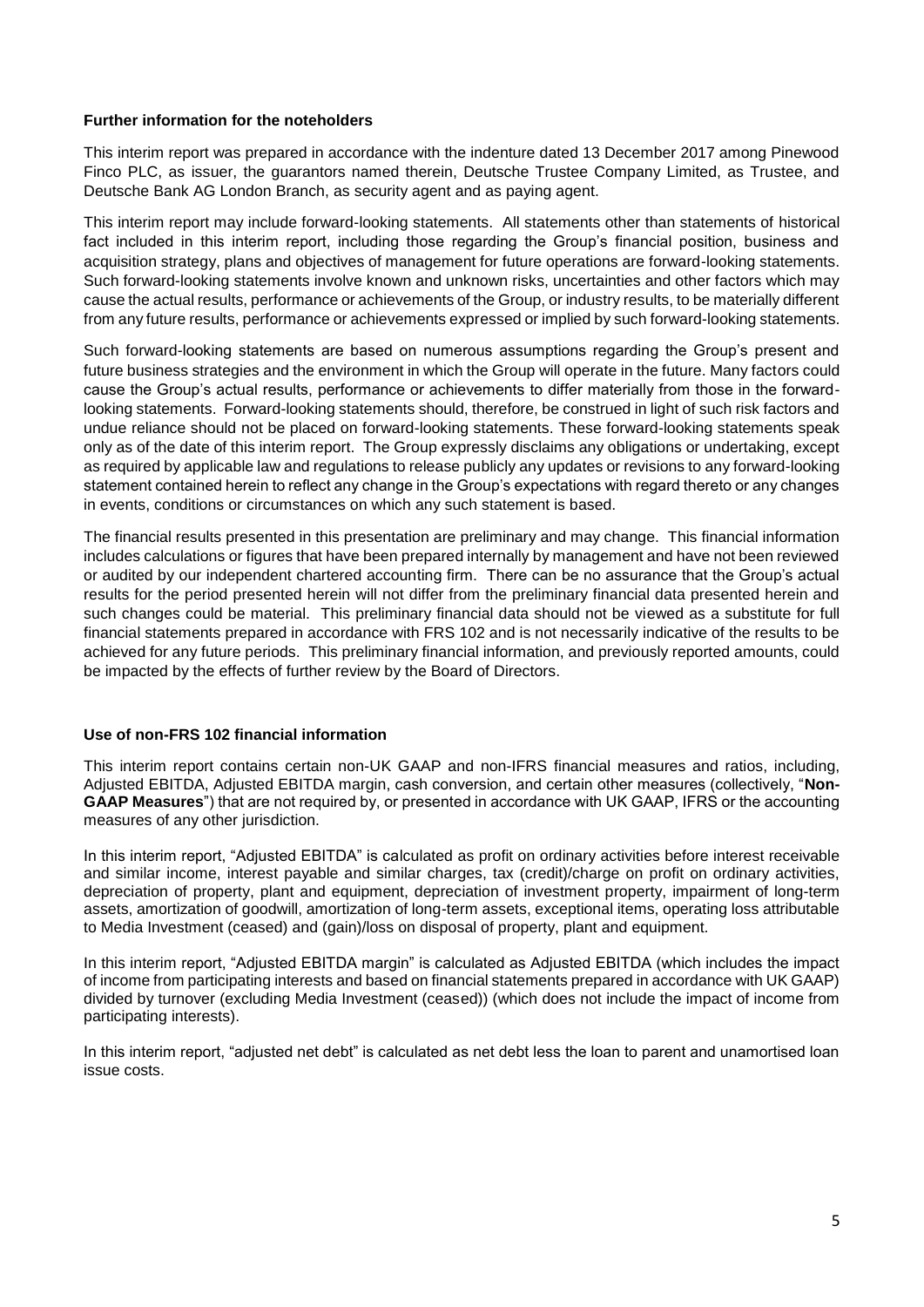### **Results of operation**

# **Second Quarter 2018/19 compared with Second Quarter 2017/8**

#### *Turnover*

| £ thousands           | Q2 2018/19 | Q2 2017/8 | % Change |
|-----------------------|------------|-----------|----------|
| Media Services        | 20.617     | 20,288    | 2%       |
| Media Investment      | ۰.         | 852       |          |
| <b>Group Turnover</b> | 20,617     | 21,140    | (2%)     |

Turnover attributable to Media Services was £20.6 million in Q2 2018/19, an increase of 2%, £0.3 million, compared to Q2 2017/18.

Group turnover decreased by £0.5 million, from £21.1 million in Q2 2017/8 to £20.6 million in Q2 2018/9 principally due to the cessation of Media Investment activity.

#### *Cost of sales*

Cost of sales expenses decreased by £0.1 million to £11.2 million in Q2 2018/19 from £11.3 million in Q2 2017/18. The cessation of Media Investment and other non-core loss making activities was the primary cause of this decrease albeit this has been offset by increased activity and the loss on disposal of certain assets impacted by the real estate optimisation programme.

### *Gross Profit*

Gross profit decreased from £9.9 million in Q2 2017/18 to £9.4 million in Q2 2018/19 for the reasons set out above. Gross margin decreased from 46.7% in Q2 2017/18 to 45.7% in Q2 2018/19 reflecting the items set out above with the impact of the cessation of Media Investment activity being offset by the loss on disposal of certain assets.

#### *Selling and distribution costs*

Selling and distribution costs were reduced from £0.5 million in Q2 2017/18 to £0.2 million in Q2 2018/19 principally due to staff cost reductions and reduction in the provision for bad debts.

#### *Administrative expenses*

Administrative expenses increased 27.7% to £1.8 million in Q2 2018/19 from £1.4 million in Q2 2017/18 which we primarily attribute to a movement in exceptional items of £1.4 million arising from fees incurred in relation to a strategic review of the Group, offset by a decrease of £1.0 million attributable to ceased activities, staff costs and reduced professional fees.

#### *Income from Participating Interests*

Losses from participating interests in Q2 2018/9 was £0.4 million compared to a profit £1.1 million in Q2 2017/8. This was primarily due to reduced activity in Atlanta.

#### *Interest receivable and similar income*

Interest receivable and similar income increased from £0.1 million in Q2 2017/8 to £1.7 million in Q2 2018/19 principally reflecting interest on the Group's loan to its parent.

#### *Interest payable and similar charges*

Interest payable and similar charges increased from £0.4 million in Q2 2017/8 to £2.6 million in Q2 2017/18 which we primarily attribute to the Group's refinancing.

### *Tax charge on profit on ordinary activities*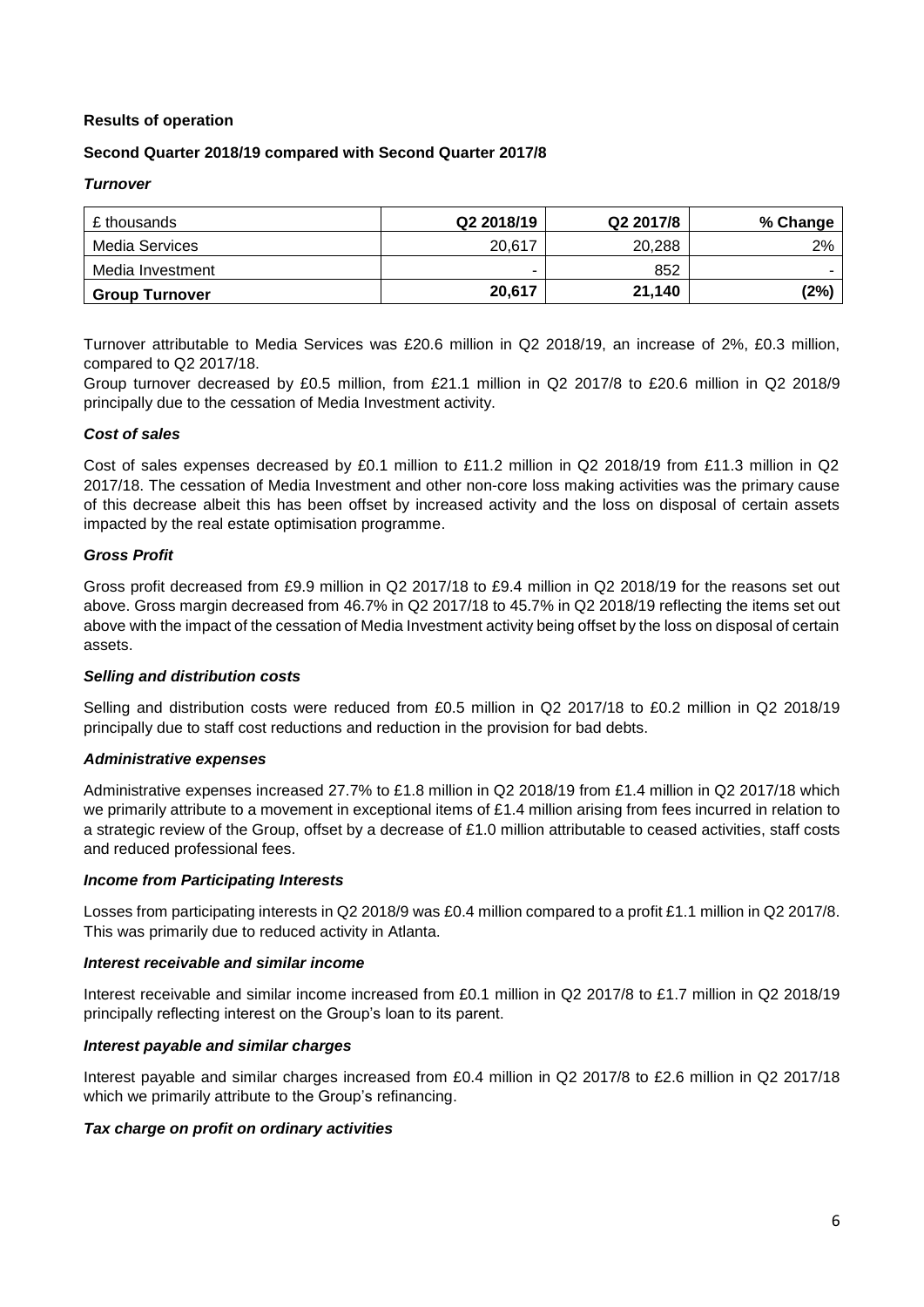The tax charge on profit on ordinary activities decreased from £2.3 million in Q2 2017/18 to £1.0 million in Q2 2018/19 primarily attributable to increased UK based taxable profit offset by the reduction in taxable profit from participating interests.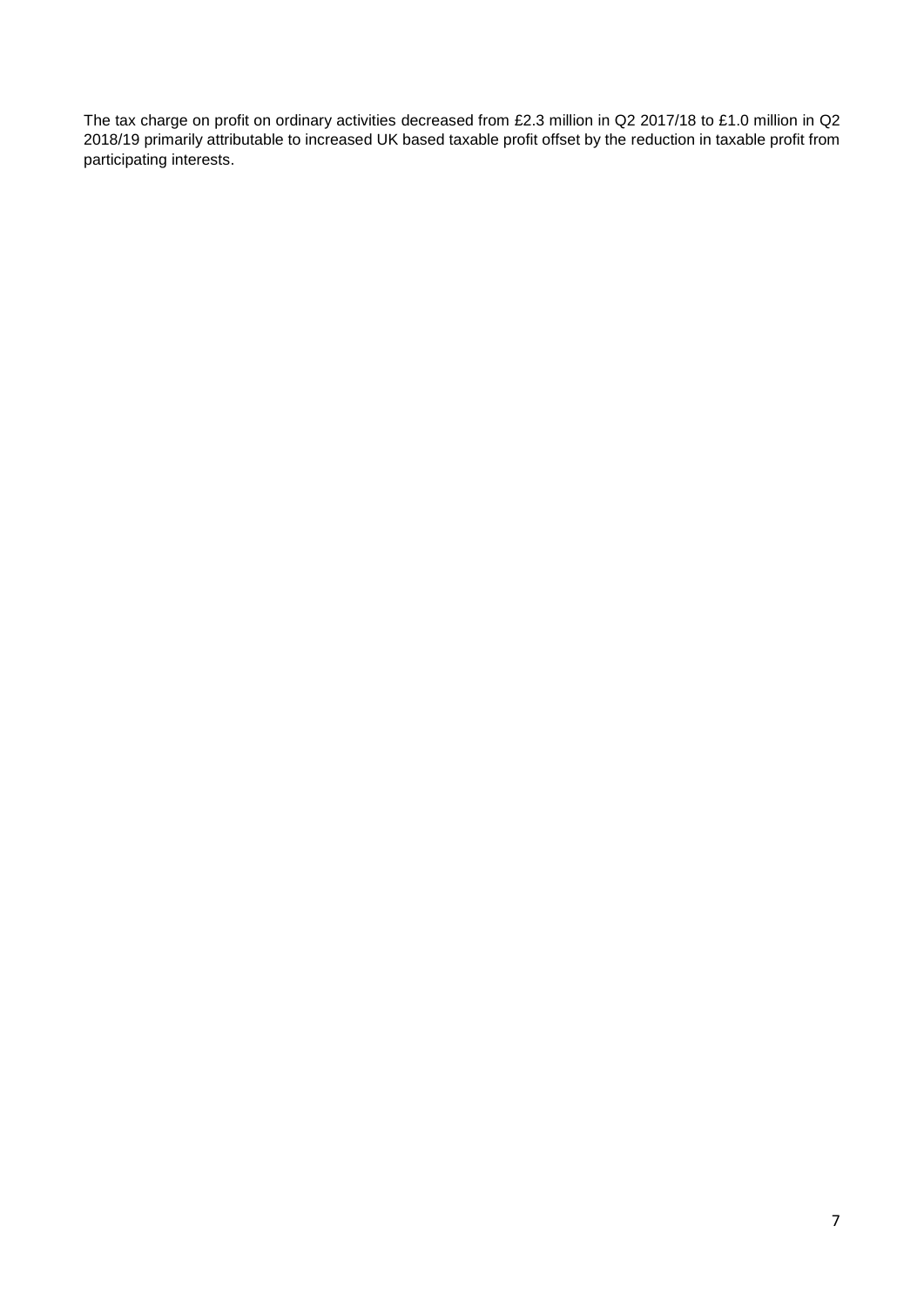# **Year to Date 2018/9 compared with Year to Date 2017/8**

### *Turnover*

| £ thousands           | <b>YTD 2018/19</b> | <b>YTD 2017/18</b> | % Change |
|-----------------------|--------------------|--------------------|----------|
| Media Services        | 43,184             | 40,618             | 6%       |
| Media Investment      | ۰                  | 1.655              |          |
| <b>Group Turnover</b> | 43,184             | 42,273             | 2%       |

Turnover attributable to the Media Services segment (before intersegmental elimination) increased by 6% to £43.2 million in YTD 2018/19 compared to £40.6 million in YTD 2017/18 which we primarily attribute to production facility rate card increases, production scheduling resulting in higher other production accommodation revenues, resale fee revenue following the resale of certain contracted bookings and a high volume of projects in Creative Services.

Turnover attributable to the Media Investment segment (before intersegmental elimination) reflects the cessation of the activities in this segment.

Group Turnover (after intersegmental elimination) increased 2% to £43.2 million in YTD 2018/19 from £42.3 million in YTD 2017/18 principally due to the factors set out above.

### *Cost of sales*

Cost of sales for YTD 2018/19 decreased by 6% to £21.0 million from £22.3 million in YTD 2017/8. The cessation of Media Investment and other non-core loss making activities was the primary cause of this decrease offset by increased costs relating to increased activity and the loss on disposal of certain assets impacted by the real estate optimisation programme.

# *Gross Profit*

Gross profit has increased from £20.0 million in YTD 2017/18 to £22.2 million in YTD 2018/19 for the reasons set out above.

Gross margin has increased from 47.3% in YTD 2017/18 to 51.3% in YTD 2018/19. The cessation of the Media Investment segment activity which was loss making at the gross profit level is the principal driver for the increased margin.

### *Selling and distribution*

Selling and distribution costs in YTD 2018/19 decreased by £0.3 million, 30.3%, from £1.1 million in YTD 2017/8 to £0.8 million in YTD 2018/9 principally due to staff cost reductions and reduction in the provision for bad debts.

### *Administrative expenses*

Administration expenses decreased by 16%, £0.7 million, in YTD 2018/9 versus YTD 2017/8, from £4.2 million in YTD 2017/8 to £3.6 million in YTD 2018/9, principally due to:

- i) a decrease of £1.0 million attributable to ceased activities, reduced staff costs and reduced professional fees.
- ii) movement in exceptional items relating to a one-off release of rent free accrual of £0.9 million in YTD 2017/8.

### *Income from Participating Interests*

Losses from participating interests in YTD 2018/9 was £1.1 million compared to a profit £2.3 million in 2017/8. This was primarily due to reduced activity in Atlanta.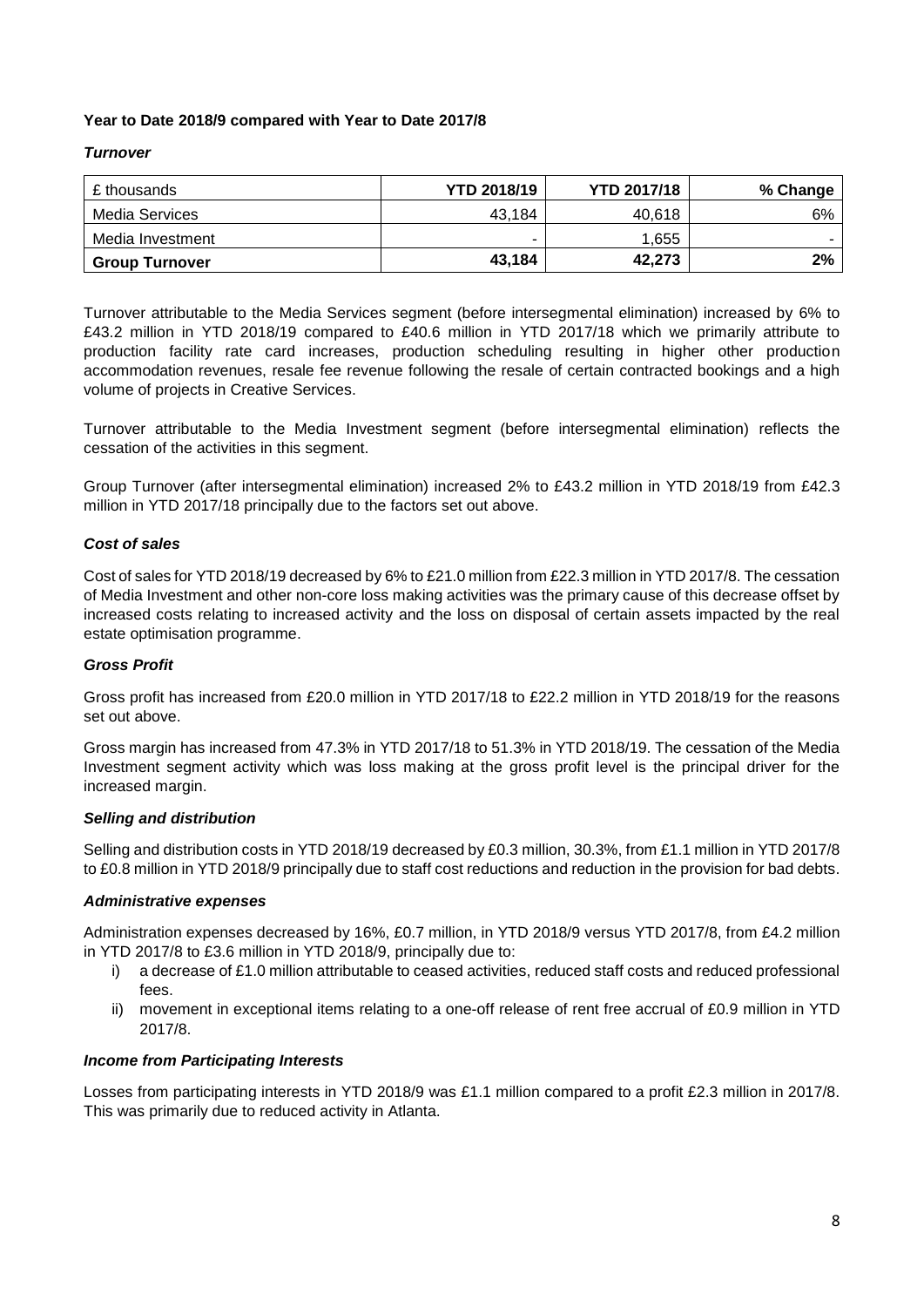#### *Interest receivable and similar income*

Interest receivable and similar income increased from £0.1 million in YTD 2017/8 to £3.1 million in YTD 2018/19 principally reflecting interest on the Group's loan to its parent.

#### *Interest payable and similar charges*

Interest payable and similar charges increased from £0.9 million in YTD 2017/8 to £5.7 million in YTD 2018/19 which we primarily attribute to the Group's refinancing.

#### *Tax (charge)/credit on profit on ordinary activities*

The tax charge on profit on ordinary activities decreased from £3.7 million in YTD 2017/18 to £2.6 million in YTD 2018/19 primarily attributable to increased UK based taxable profit offset by the reduction in taxable profit from participating interests.

### **Liquidity and capital resources**

#### *Cash flow*

The cash balance at the end of Q2 2018/19 was £56.0 million compared to a balance of £14.0 million at the end of Q2 2017/18.

The cash inflow of £1.7 million in Q2 2018/19 increased from an outflow of £9.5 million in Q2 2017/18 principally reflecting increased cash inflow from operating activities due to increased profit and a lower working capital outflow and reduced dividend payments, offset by increased capital expenditure as the Group commences the strategic development of its UK sites.

The cash inflow of £13.0 million in YTD 2018/19 increased from an outflow of £14.5 million in YTD 2017/18 principally reflecting increased cash inflow from operating activities due to increased profit partially offset by an increased working capital outflow and reduced dividend payments, offset by higher capital expenditure as noted above.

# *Net cash inflow from operating activities*

Net cash inflow from operating activities increased to £7.5 million in Q2 2018/19 from £1.3 million in Q2 2017/18. Despite reduced profit before tax, movements in working capital due to the Group's payment and bookings structure and the timing of payments following the Groups refinancing are the principal factors.

Net cash inflow from operating activities increased to £22.4 million in YTD 2018/19 from £4.1 million in YTD 2017/18. This was due to reduced profit before tax and increased interest costs being offset by movements in working capital due to the Group's payment and bookings structure and payments in YTD 2017/18 relating to the expiration of the long-term incentive plan.

#### *Net cash outflow from investing activities*

Net cash outflow from investing activities increased to £5.6 million in Q2 2018/19 from £1.8 million in Q2 2017/18. This was principally driven by payments in relation to the Groups strategic initiatives and investment in Atlanta.

Net cash outflow from investing activity increased by 61% to £8.3 million in YTD 2018/19 from £5.1 million in YTD 2017/18 for the reasons noted above.

### *Net cash inflow/outflow from financing*

Net cash outflow from financing decreased to a £0.2 million in Q2 2018/19 from £9.1 million in Q2 2017/18 due to reduced dividend payments.

Net cash outflow from financing decreased to a £1.1 million in YTD Q2 2018/19 from £13.4 million in YTD Q2 2017/18 principally due to reduced dividend payments and the refinancing.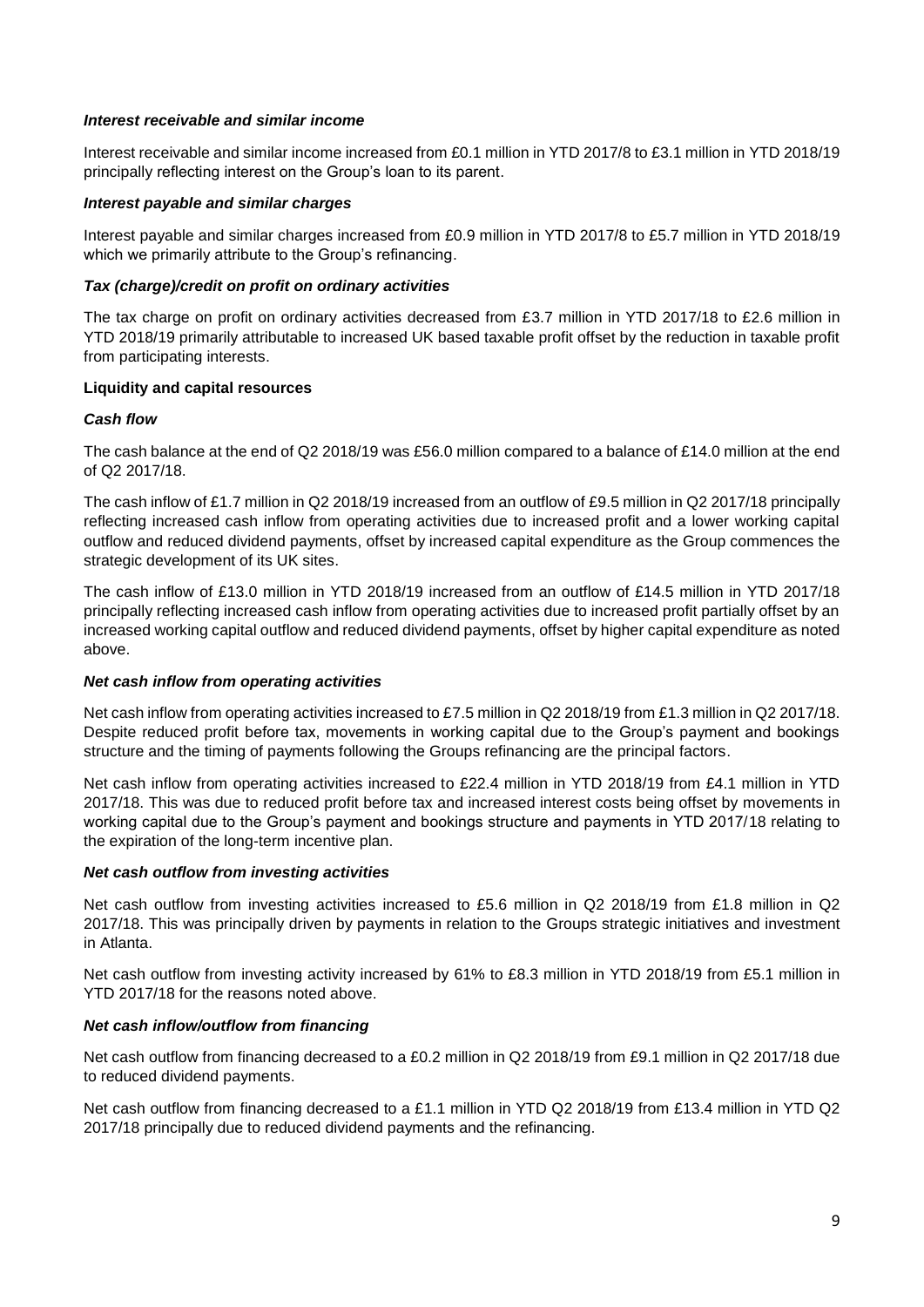**Interim condensed consolidated financial statements**

Period ended 30 September 2018

Company Registration Number: 03889552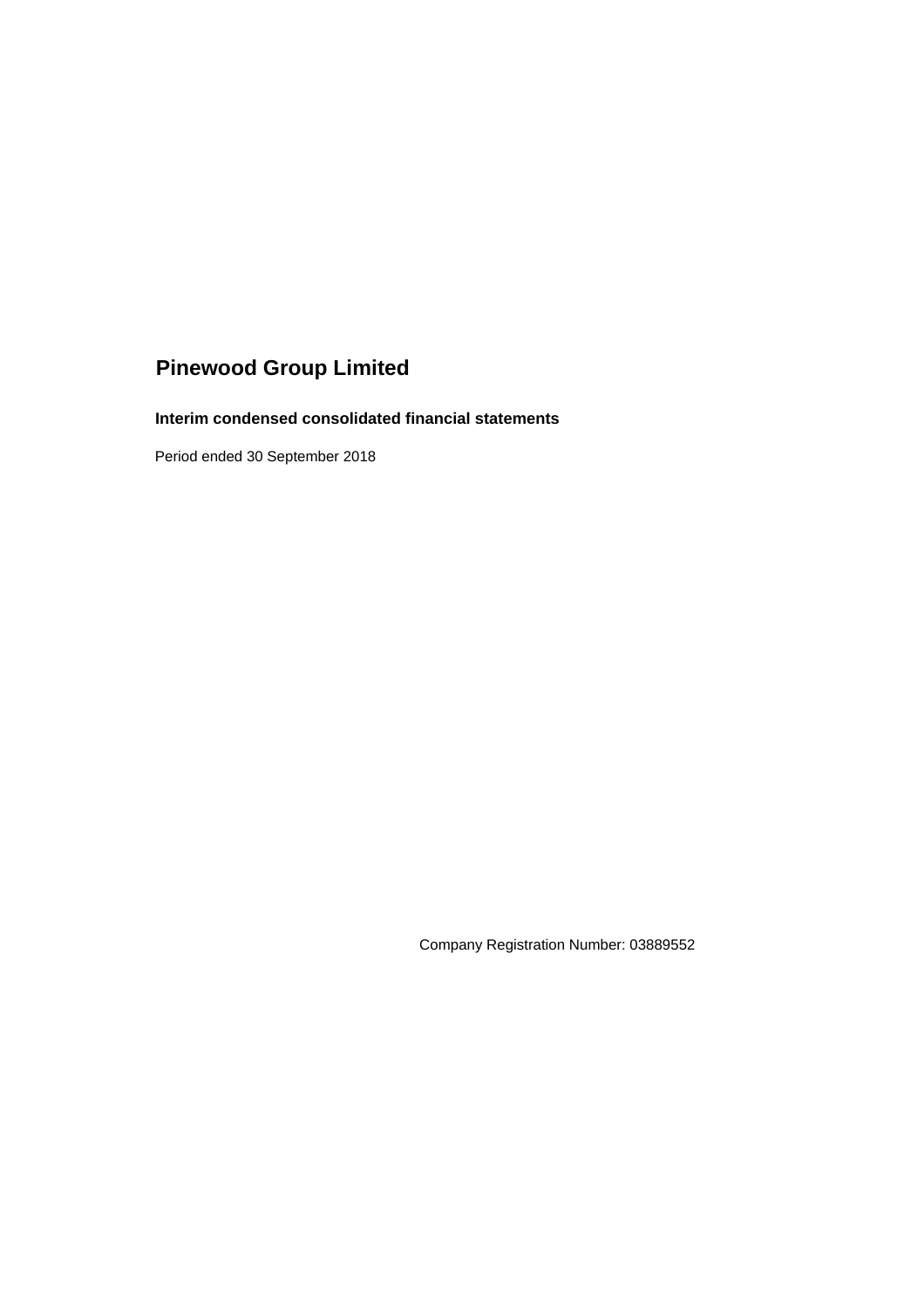#### **Condensed Group Statement of Comprehensive Income**

for the six months to 30 September 2018

|                                                                                  |                | 6 month period<br>ended 30 Sep 2018 | 6 month period<br>ended 30 Sep 2017 | Year ended<br>31 Mar 2018 |
|----------------------------------------------------------------------------------|----------------|-------------------------------------|-------------------------------------|---------------------------|
|                                                                                  | Notes          | £'000                               | £'000                               | £'000                     |
| <b>Turnover</b>                                                                  | 1              | 43,184                              | 42,273                              | 81,663                    |
| Cost of Sales                                                                    |                | (21, 035)                           | (22, 265)                           | (42, 933)                 |
| <b>Gross profit</b>                                                              |                | 22,149                              | 20,008                              | 38,730                    |
| Selling and distribution costs                                                   |                | (757)                               | (1,086)                             | (2, 118)                  |
| Administrative expenses<br>Recurring activities<br><b>Exceptional items</b>      |                | (3,052)<br>(523)                    | (4, 579)<br>343                     | (7,668)<br>549            |
| Total administrative expenses                                                    |                | (3, 575)                            | (4, 236)                            | (7, 119)                  |
| <b>Operating profit</b>                                                          |                | 17,817                              | 14,686                              | 29,493                    |
| Comprising:<br>Operating profit/(loss) from:<br>Media Services activities before |                |                                     |                                     |                           |
| exceptional items<br>Media Investment - film production                          |                | 18,342                              | 14,572                              | 29,849                    |
| companies                                                                        |                | (2)                                 | (12)                                | (257)                     |
| Media Investment - other activities<br><b>Exceptional items</b>                  |                | (523)                               | (217)<br>343                        | (648)<br>549              |
|                                                                                  |                | 17,817                              | 14,686                              | 29,493                    |
| Income from participating                                                        |                |                                     |                                     |                           |
| interests                                                                        |                | (1, 133)                            | 2,280                               | 3,064                     |
| Other interest receivable<br>and similar income                                  | $\overline{2}$ | 3,115                               | 146                                 | 3,773                     |
| Interest payable and                                                             |                |                                     |                                     |                           |
| similar expenses                                                                 | 3              | (5,744)                             | (890)                               | (6,067)                   |
| Profit on ordinary activities before<br>taxation                                 |                | 14,055                              | 16,222                              | 30,263                    |
| Tax on profit on ordinary<br>activities                                          |                | (2, 553)                            | (3,678)                             | (5,905)                   |
| Profit on ordinary activities after<br>taxation                                  |                | 11,502                              | 12,544                              | 24,358                    |
| Other comprehensive income                                                       |                |                                     |                                     |                           |
| Exchange differences on translation of foreign operations<br>on consolidation    |                | 908                                 | (303)                               | (554)                     |
| Total comprehensive income for the year                                          |                | 12,410                              | 12,241                              | 23,804                    |
|                                                                                  |                |                                     |                                     |                           |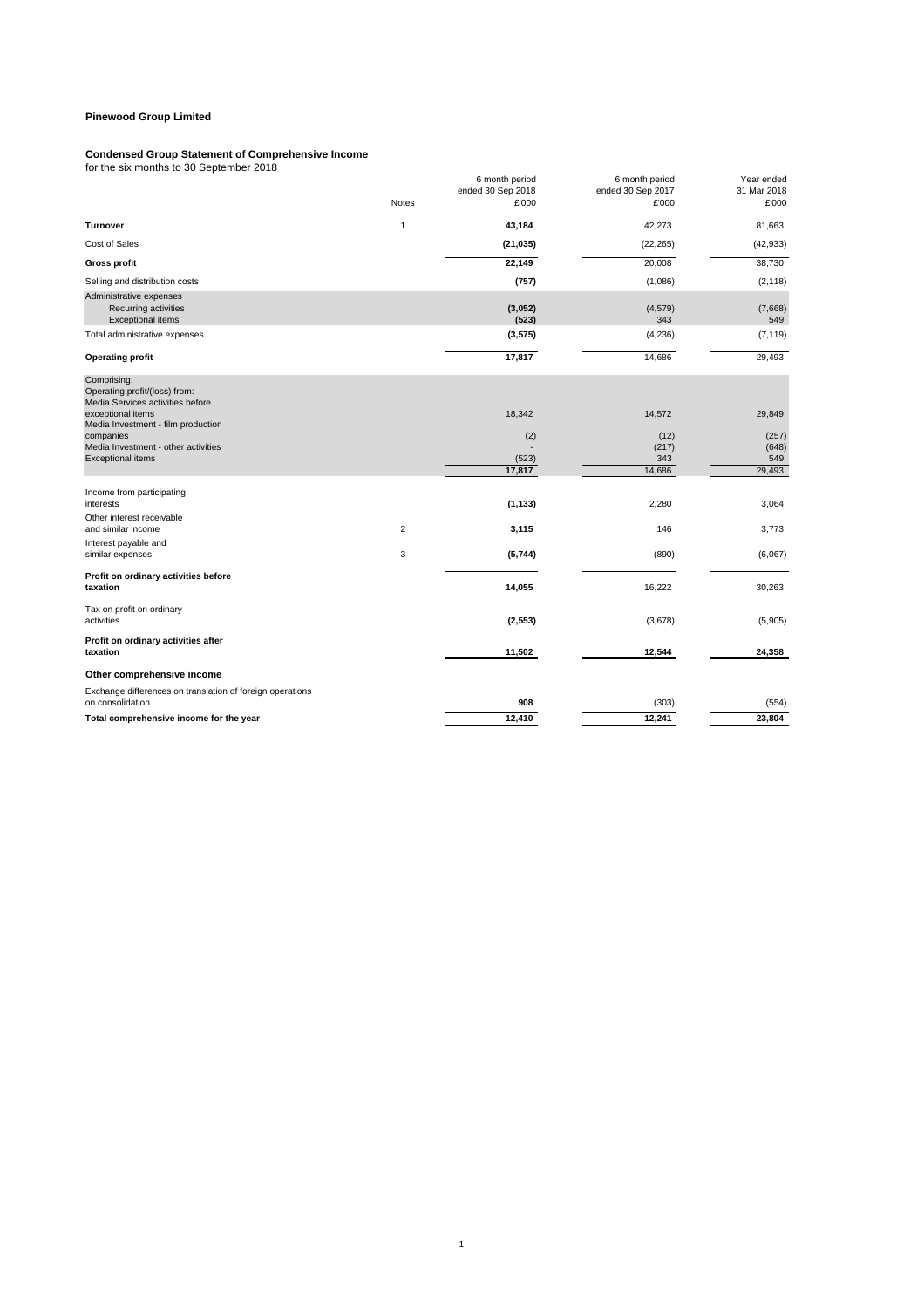#### **Condensed Group Statement of Financial Position**

| Condensed Group Statement of Financial Fosition |       |             |             |             |
|-------------------------------------------------|-------|-------------|-------------|-------------|
| as at 30 September 2018                         |       |             |             |             |
|                                                 | Notes | 30 Sep 2018 | 30 Sep 2017 | 31 Mar 2018 |
|                                                 |       | £'000       | £'000       | £'000       |
| <b>Assets</b>                                   |       |             |             |             |
| <b>Non current assets</b>                       |       |             |             |             |
| Intangible assets                               |       | 3,641       | 4,204       | 3,924       |
| Property, plant and equipment                   | 4     | 238,509     | 236,143     | 233,441     |
| Interests in joint ventures                     |       | 12,519      | 10,724      | 10,971      |
| Other investments                               |       | 1,680       | 1,220       | 1,680       |
|                                                 |       | 256,349     | 252,291     | 250,016     |
| <b>Current assets</b>                           |       |             |             |             |
| Inventories                                     |       | 52          | 43          | 61          |
| Trade and other receivables:                    |       |             |             |             |
| Due within one year                             | 5     | 10,944      | 14,319      | 26,599      |
| Due after more than one year                    | 5     | 131,680     |             | 129,045     |
| Cash and cash equivalents                       | 6     | 56,042      | 13,997      | 43,043      |
|                                                 |       | 198,718     | 28,359      | 198,748     |
| <b>Total assets</b>                             |       | 455,067     | 280,650     | 448,764     |
| <b>Equity and liabilities</b>                   |       |             |             |             |
| Share capital                                   | 7     | 5,741       | 5,741       | 5,741       |
| Share premium                                   |       | 76,696      | 76,696      | 76,696      |
| Capital redemption reserve                      |       | 135         | 135         | 135         |
| Merger reserve                                  |       | 348         | 348         | 348         |
| <b>Translation reserve</b>                      |       | 1,694       | 1,037       | 786         |
| Retained earnings                               |       | 76,779      | 54,923      | 65,277      |
| Total equity                                    |       | 161,393     | 138,880     | 148,983     |
| <b>Non-current liabilities</b>                  |       |             |             |             |
| Interest-bearing loans and borrowings           | 8     | 246,567     | 98,319      | 246,123     |
| Derivative financial instruments                |       | 1,481       | 2,444       | 1,781       |
| Deferred tax liabilities                        |       | 3,115       | 2,967       | 3,115       |
|                                                 |       | 251,163     | 103,730     | 251,019     |
| <b>Current liabilities</b>                      |       |             |             |             |

Trade and other payables **12.511** 38,040 42,511 38,040 48,762

 $\frac{1,680}{250,016}$ 

28,359<br>129,045<br>43,043<br>198,748<br>448,764

246,123<br>1,781<br>3,115<br>251,019

38,040 42,511 48,762

**Total liabilities** 141,770 293,674 299,781 **Total equity and liabilities** 280,650 448,764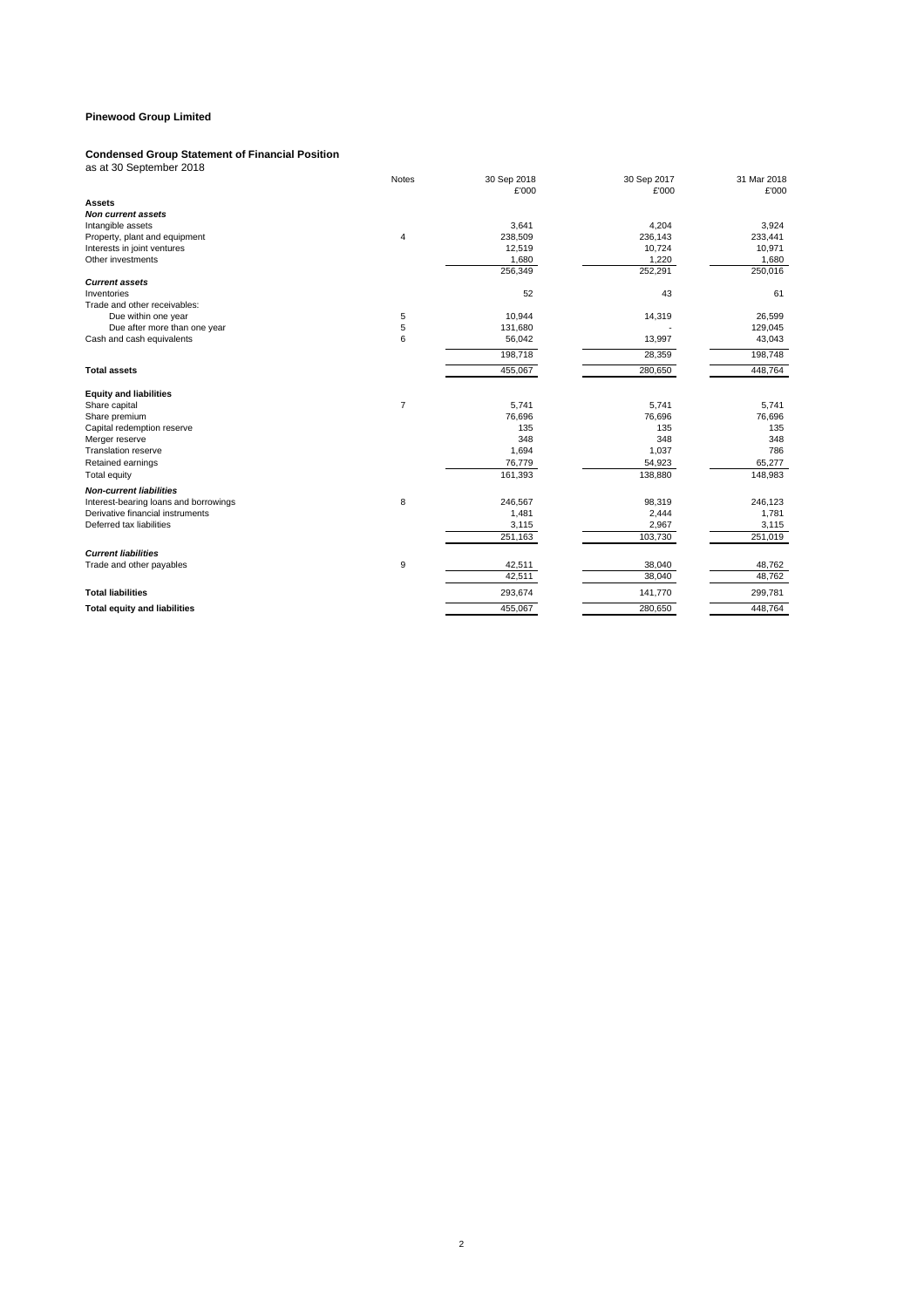#### **Condensed Group Statement of Cash Flows**

| for the period ended 30 September 2018 |  |
|----------------------------------------|--|
|----------------------------------------|--|

|                                                                                           |              | 30 Sep 2018        | 30 Sep 2017        | 31 Mar 2018       |
|-------------------------------------------------------------------------------------------|--------------|--------------------|--------------------|-------------------|
|                                                                                           | <b>Notes</b> | £'000              | £'000              | £'000             |
| Cash flow from operating activities:                                                      |              |                    |                    |                   |
| Profit on ordinary activities before taxation                                             |              | 14,055             | 16,222             | 30,263            |
| Adjustments to reconcile profit on ordinary activities before taxation to net cash flows: |              |                    |                    |                   |
| Depreciation, impairment and amortisation                                                 |              | 4,589              | 4,684              | 9,371             |
| <b>Exceptional costs</b>                                                                  |              |                    | 27                 |                   |
| Loss on disposal of property, plant and equipment                                         |              | 805                |                    | 54                |
| Fair value adjustment on PMBS Holdings                                                    |              |                    |                    | (460)             |
| Income from participating interests                                                       |              | 1,133              | (2,280)            | (3,064)           |
| Interest receivable and similar income<br>Interest payable and similar charges            | 2<br>3       | (3, 115)<br>5,744  | (146)<br>890       | (3,773)<br>6,067  |
| Cash flow from operating activities before changes in working capital                     |              | 23,211             | 19,397             | 38,458            |
|                                                                                           |              |                    |                    |                   |
| Decrease/(increase) in trade and other receivables                                        |              | 15,993             | 3,985              | (8, 156)          |
| Decrease/(increase) in inventories                                                        |              | 15                 | 10                 | (8)               |
| (Decrease)/increase in trade and other payables                                           |              | (11,982)           | (16, 756)<br>6,636 | (6,670)<br>23,624 |
| Cash generated from operations                                                            |              | 27,237             |                    |                   |
| Interest paid                                                                             |              | (4,966)            | (1,701)            | (2, 587)          |
| Interest received                                                                         |              | 57                 |                    | 56                |
| Corporation tax received in respect of FPC activity<br>Corporation tax paid               |              | 847<br>(814)       | (877)              | (2,809)           |
| Net cash flow from operating activities                                                   |              | 22,361             | 4,058              | 18,284            |
|                                                                                           |              |                    |                    |                   |
| Cash flow used in investing activities:                                                   |              |                    |                    |                   |
| Purchase of property, plant and equipment<br>Investment in joint ventures                 |              | (6,371)<br>(1,901) | (6, 127)<br>(184)  | (7,736)<br>(196)  |
| Repayment from joint ventures                                                             |              |                    | 1,162              | 1,533             |
| Loans made to parent undertakings                                                         |              |                    |                    | (127, 474)        |
| Net cash flow used in investing activities                                                |              | (8,272)            | (5, 149)           | (133, 873)        |
|                                                                                           |              |                    |                    |                   |
| Cash flow from financing activities:                                                      |              |                    |                    |                   |
| Dividends paid                                                                            |              |                    | (10, 490)          | (11,950)          |
| Proceeds from issue of loan notes                                                         |              |                    |                    | 250,000           |
| Repayment of asset financing obligations                                                  |              | (360)              | (386)              | (870)             |
| Repayment of bank borrowings                                                              |              |                    | (2,500)            | (100,000)         |
| Payment of loan issue fees                                                                |              | (730)              |                    | (7,012)           |
| Net cash flow from financing activities                                                   |              | (1,090)            | (13, 376)          | 130,168           |
| Net increase in cash and cash equivalents                                                 |              | 12,999             | (14, 467)          | 14,579            |
| Cash and cash equivalents at the start of the year                                        |              | 43,043             | 28,464             | 28,464            |
| Cash and cash equivalents at the end of the year                                          | 6            | 56,042             | 13,997             | 43,043            |
|                                                                                           |              |                    |                    |                   |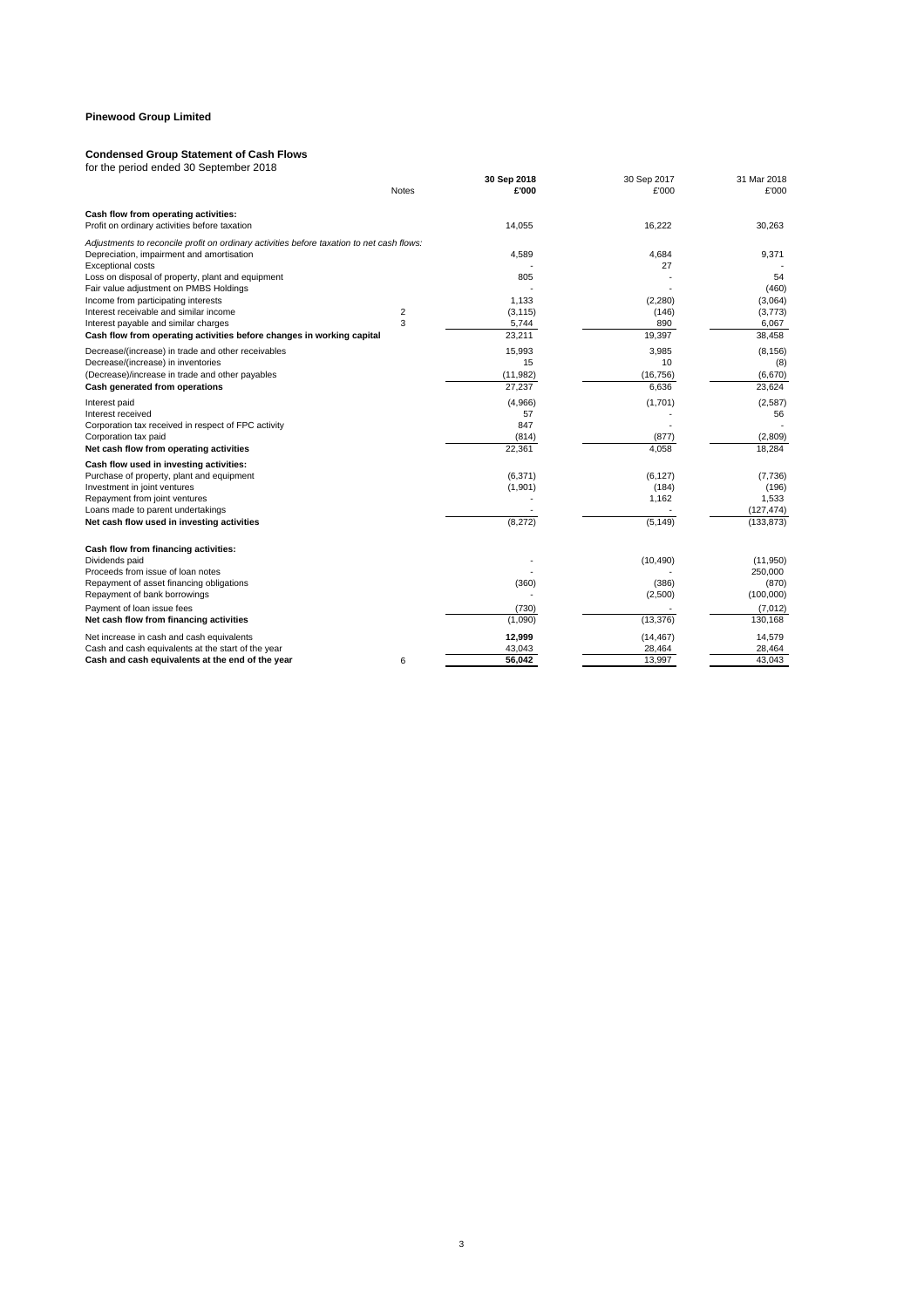#### **Condensed Reconciliation of Movement in Net Debt**

| 30 Sep 2018<br>£'000 | 30 Sep 2017<br>£'000 | 31 Mar 2018<br>£'000 |
|----------------------|----------------------|----------------------|
| 12.999               | (14, 467)            | 14.579               |
|                      | 2.500                | 100,000              |
|                      |                      | (250,000)            |
| 360                  | 386                  | 780                  |
|                      |                      | 7.643                |
|                      | (139)                | (438)                |
| (804)                |                      | (3,042)              |
| 12.555               | (11, 720)            | (130, 478)           |
| (203, 080)           | (72, 602)            | (72,602)             |
| (190, 525)           | (84, 322)            | (203, 080)           |
| (191, 747)           | (84, 894)            | (203, 470)           |
|                      |                      |                      |

#### **Condensed Group Statement of Changes in Equity**

for the period ended 30 September 2018

|                                                                                                   | £'000 | Share capital Share premium<br>£'000 | <b>Translation reserve</b><br>£'000 | Other reserves<br>£'000 | <b>Retained</b><br>earnings<br>£'000 | <b>Total equity</b><br>£'000 |
|---------------------------------------------------------------------------------------------------|-------|--------------------------------------|-------------------------------------|-------------------------|--------------------------------------|------------------------------|
| At 01 April 2017                                                                                  | 5,741 | 76,696                               | 1,340                               | 483                     | 52,869                               | 137,129                      |
| Profit for the year                                                                               |       |                                      |                                     | ٠                       | 24,358                               | 24,358                       |
| Translation reserve movement<br>Total comprehensive income for the<br>year                        |       |                                      | (554)<br>(554)                      |                         | 24,358                               | (554)<br>23,804              |
| <b>Equity Dividends</b>                                                                           |       |                                      |                                     |                         | (11,950)                             | (11, 950)                    |
| At 31 March 2018                                                                                  | 5,741 | 76,696                               | 786                                 | 483                     | 65,277                               | 148,983                      |
| At 01 April 2018                                                                                  | 5,741 | 76,696                               | 786                                 | 483                     | 65,277                               | 148,983                      |
| Profit for the year<br>Translation reserve movement                                               |       |                                      | 908                                 | ٠                       | 11,502                               | 11,502<br>908                |
| Total comprehensive income for the<br>year                                                        |       |                                      | 908                                 | ÷,                      | 11,502                               | 12,410                       |
| Equity dividends                                                                                  |       |                                      |                                     |                         |                                      |                              |
| At 30 September 2018                                                                              | 5,741 | 76,696                               | 1,694                               | 483                     | 76,779                               | 161,393                      |
| At 01 April 2016                                                                                  | 5,741 | 76,696                               |                                     | 483                     | 42,876                               | 125,796                      |
| Profit for the year                                                                               |       |                                      |                                     | $\ddot{\phantom{1}}$    | 13,607                               | 13,607                       |
| Translation reserve movement                                                                      |       |                                      | 1,340                               |                         |                                      | 1,340                        |
| Total comprehensive income for the<br>year                                                        |       |                                      | 1,340                               |                         | 13,607                               | 14,947                       |
| <b>Equity Dividends</b>                                                                           |       |                                      |                                     |                         | (3,614)                              | (3,614)                      |
| At 31 March 2017                                                                                  | 5,741 | 76,696                               | 1,340                               | 483                     | 52,869                               | 137,129                      |
| At 01 April 2017                                                                                  | 5,741 | 76,696                               | 1,340                               | 483                     | 52,869                               | 137,129                      |
| Profit for the year<br>Translation reserve movement<br>Total comprehensive income for the<br>year |       |                                      | (303)<br>(303)                      | ÷,<br>J.                | 12,544<br>12,544                     | 12,544<br>(303)<br>12.241    |
| Equity dividends                                                                                  |       |                                      |                                     |                         | (10, 490)                            | (10, 490)                    |
| At 30 September 2017                                                                              | 5,741 | 76,696                               | 1,037                               | 483                     | 54,923                               | 138,880                      |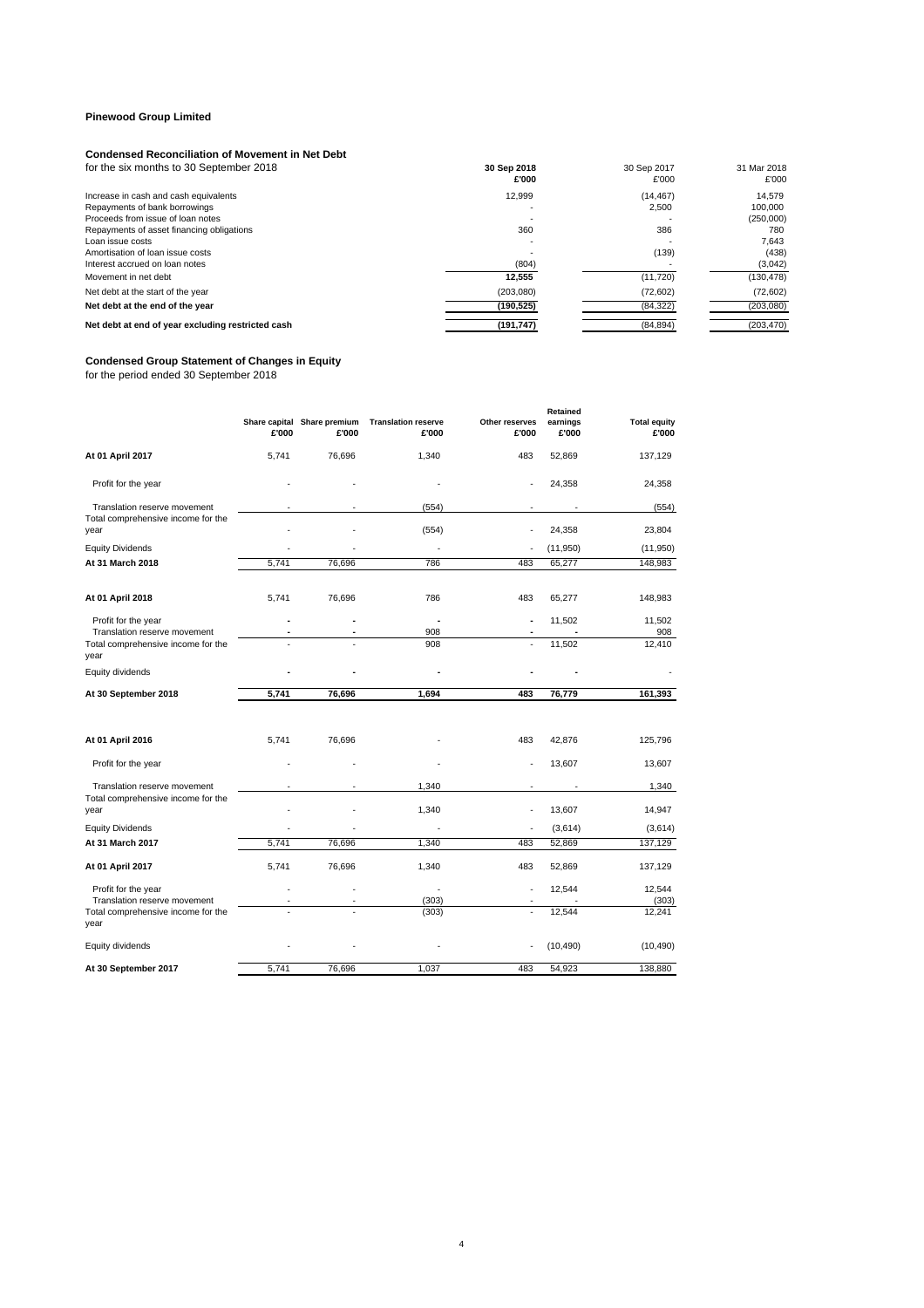**Notes to the Condensed Consolidated Financial Statements (continued)** for the period ended 30 September 2018

#### **1 Turnover and segment information**

#### **Turnover by operating segment**

The Group identifies its operating segments based on a combination of factors, including the nature and type of service provided and<br>differences in regulatory environment. Operating segments are aggregated where there is and the segments have similar economic characteristics. Operating segments are reported in a manner consistent with the internal reporting provided to the chief operating decision maker.

The Group has determined it has two reportable segments, Media Services, which provides studio and related services to the film, television<br>and wider creative industries, and Media Investment, which provides content invest

|                                                                  | 6 month period<br>ended 30 Sep<br>2018<br>£'000 | 6 month period<br>ended 30 Sep<br>2017<br>£'000 | Year ended<br>30 Mar 2018<br>2018<br>£'000 |
|------------------------------------------------------------------|-------------------------------------------------|-------------------------------------------------|--------------------------------------------|
| <b>Turnover by segment</b><br>Media services<br>Media investment | 43,184<br>. .                                   | 40,911<br>1,655                                 | 79,979<br>1,973                            |
| <b>Total segmental turnover</b>                                  | 43,184                                          | 42,566                                          | 81,952                                     |
| Intersegment elimination                                         | $\overline{\phantom{a}}$                        | (293)                                           | (289)                                      |
| Group turnover                                                   | 43,184                                          | 42,273                                          | 81,663                                     |

#### **2 Interest receivable and similar income**

|                                                          | 6 month period | 6 month period | Year ended |
|----------------------------------------------------------|----------------|----------------|------------|
|                                                          | ended 30 Sep   | ended 30 Sep   | 31 March   |
|                                                          | 2018           | 2017           | 2018       |
|                                                          | £'000          | £'000          | £'000      |
| On financial assets measured at amortised cost:          |                |                |            |
| Interest receivable from joint ventures                  | 12             | 56             | 30         |
| Loan interest receivable                                 | 2,747          |                | 1,781      |
| Bank interest receivable                                 | 57             | 17             | 56         |
|                                                          | 2,816          | 73             | 1,867      |
| On financial assets measured at fair value:              |                |                |            |
| Fair value movements of derivative financial instruments | 299            | 73             | 1,906      |
|                                                          | 3,115          | 146            | 3,773      |
|                                                          |                |                |            |
| Interest payable and similar charges                     |                |                |            |
|                                                          | 6 month period | 6 month period | Year ended |
|                                                          | ended 30 Sep   | ended 30 Sep   | 31 March   |
|                                                          | 2018           | 2017           | 2018       |
|                                                          | £'000          | £'000          | £'000      |
| On financial instruments measured at amortised cost:     |                |                |            |
| Bank loan and overdraft interest                         | 5,179          | 1,416          | 1,626      |
| Loan interest payable                                    | 189            |                | 3,042      |
| Finance fee amortisation                                 |                | 239            | 495        |
|                                                          | 5,368          | 1,655          | 5,163      |
| On financial instruments measured at fair value:         |                |                |            |
| Interest rate hedging                                    | 343            | 429            | 813        |
| Fair value movements of derivative financial instruments |                | (1, 243)       |            |
|                                                          | 343            | (814)          | 813        |
| Not on financial instruments:                            |                |                |            |
| Finance lease interest                                   | 33             | 49             | 90         |
| Other interest paid                                      |                |                |            |
|                                                          | 33             | 49             | 91         |
|                                                          | 5.744          | 890            | 6.067      |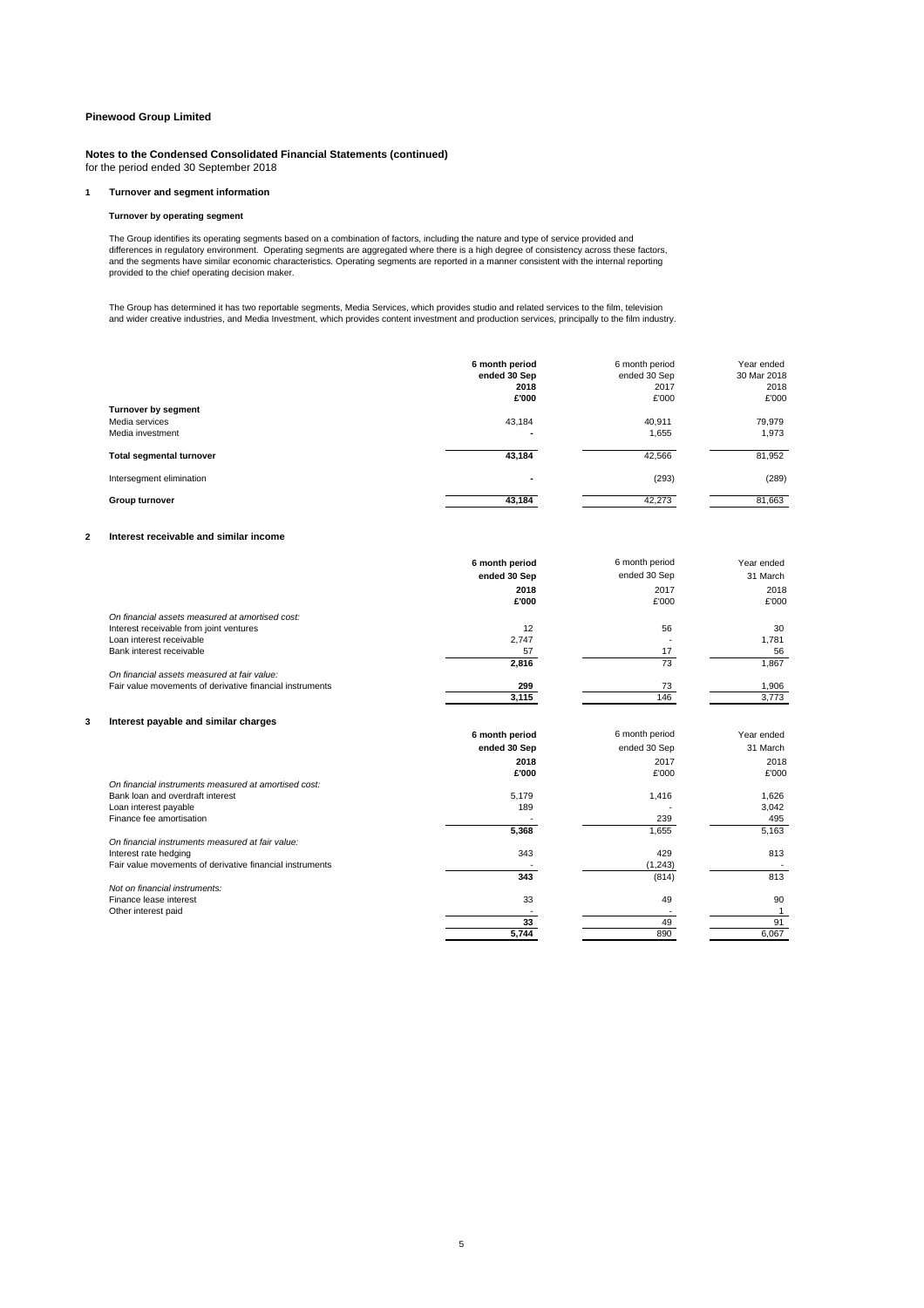#### **Notes to the Condensed Consolidated Financial Statements (continued)** for the period ended 30 September 2018

#### **4 Property, plant and equipment**

|   |                                                                                    |                                                |                        |                                                                   | <b>Assets</b><br>under        |                          |               |
|---|------------------------------------------------------------------------------------|------------------------------------------------|------------------------|-------------------------------------------------------------------|-------------------------------|--------------------------|---------------|
|   |                                                                                    | <b>Freehold land</b><br>and buildings<br>£'000 | improve-ments<br>£'000 | Lease-hold Fixtures, fittings and construct<br>equipment<br>£'000 | ion<br>£'000                  | Total<br>£'000           |               |
|   | Cost                                                                               |                                                |                        |                                                                   |                               |                          |               |
|   | At 31 March 2017                                                                   | 251,389                                        | 179                    | 42,718                                                            | 8,787                         | 303,073                  |               |
|   | <b>Additions</b>                                                                   | 3,111                                          | 24                     | 1,271                                                             | 133                           | 4,539                    |               |
|   | Reclassification                                                                   | 8,787                                          |                        | ÷.                                                                | (8,787)                       |                          |               |
|   | <b>Disposals</b>                                                                   |                                                | (12)                   |                                                                   |                               | (12)                     |               |
|   | At 30 September 2017                                                               | 263,287                                        | 192                    | 43,989                                                            | 133                           | 307,600                  |               |
|   | <b>Additions</b>                                                                   | 141                                            | $\sim$                 | 581                                                               | 1,039                         | 1,761                    |               |
|   | Reclassification                                                                   | (299)                                          |                        | 166                                                               | 131                           | (2)                      |               |
|   | <b>Revaluations</b>                                                                |                                                |                        | ÷,                                                                |                               |                          |               |
|   | <b>Disposals</b>                                                                   | (160)                                          | (13)                   | 95                                                                | ÷                             | (78)                     |               |
|   | At 31 March 2018                                                                   | 262,969                                        | 179                    | 44,831                                                            | 1,303                         | 309,282                  |               |
|   | Additions                                                                          | 3,699                                          | $\overline{a}$         | 1,352                                                             | 5,177                         | 10,228                   |               |
|   | Reclassification                                                                   |                                                | $\overline{a}$         | ÷,                                                                |                               |                          |               |
|   | Revaluations                                                                       | ÷.                                             | $\sim$                 | ÷.                                                                |                               |                          |               |
|   | <b>Disposals</b>                                                                   | (1,024)                                        |                        | (378)                                                             | $\overline{\phantom{a}}$      | (1,402)                  |               |
|   | At 30 September 2018                                                               | 265,644                                        | 179                    | 45,805                                                            | 6,480                         | 318,108                  |               |
|   | <b>Depreciation</b>                                                                |                                                |                        |                                                                   |                               |                          |               |
|   | At 31 March 2017                                                                   | 38,597                                         | 20                     | 28,436                                                            |                               | 67,053                   |               |
|   | Provided during the period<br>Disposals                                            | 3.072                                          | 6                      | 1.326                                                             | ٠<br>$\overline{\phantom{a}}$ | 4,404                    |               |
|   | At 30 September 2017                                                               | 41,669                                         | 26                     | 29,762                                                            | $\blacksquare$                | 71,457                   |               |
|   | Provided during the period                                                         | 3,072                                          | $\overline{4}$         | 1,331                                                             | $\overline{a}$                | 4,407                    |               |
|   | <b>Disposals</b>                                                                   | (11)                                           | (4)                    | (8)                                                               | $\ddot{\phantom{1}}$          | (23)                     |               |
|   | At 31 March 2018                                                                   | 44,730                                         | 26                     | 31.085                                                            | $\sim$                        | 75.841                   |               |
|   | Provided during the period                                                         | 3,051                                          | $\overline{4}$         | 1,260                                                             | ä,                            | 4,315                    |               |
|   | <b>Disposals</b>                                                                   | (353)                                          | $\overline{a}$         | (204)                                                             |                               | (557)                    |               |
|   | At 30 September 2018                                                               | 47,428                                         | 30                     | 32,141                                                            | $\overline{\phantom{a}}$      | 79,599                   |               |
|   | Net book value                                                                     |                                                |                        |                                                                   |                               |                          |               |
|   | At 30 September 2018                                                               | 218,216                                        | 149                    | 13,664                                                            | 6,480                         | 238,509                  |               |
|   | At 31 March 2018                                                                   | 218,239                                        | 153                    | 13,746                                                            | 1,303                         | 233,441                  |               |
|   | At 30 September 2017<br>At 31 March 2017                                           | 221,618<br>212,792                             | 166<br>159             | 14,227<br>14,282                                                  | 133<br>8,787                  | 236,143<br>236,020       |               |
|   |                                                                                    |                                                |                        |                                                                   |                               |                          |               |
| 5 | Trade and other receivables                                                        |                                                |                        |                                                                   |                               |                          |               |
|   |                                                                                    |                                                |                        | 6 month period                                                    |                               | 6 month period           | Year ended    |
|   |                                                                                    |                                                |                        | ended 30 Sep                                                      |                               | ended 30 Sep             | 31 March      |
|   |                                                                                    |                                                |                        | 2018                                                              |                               | 2017                     | 2018          |
|   |                                                                                    |                                                |                        | £'000                                                             |                               | £'000                    | £'000         |
|   | Amount falling due within one year:                                                |                                                |                        |                                                                   |                               |                          |               |
|   | Trade receivables - Media services                                                 |                                                |                        | 5,233<br>34                                                       |                               | 7,197<br>245             | 21,118<br>105 |
|   | Trade receivables - Film production companies<br>Dranoumonto and other resolutions |                                                |                        | 0.000                                                             |                               | $0A$ E<br>$\overline{A}$ | 0.000         |

|         |        | 2,638   |
|---------|--------|---------|
| 2,697   | 2,632  | 2.738   |
|         |        |         |
| 10.944  | 14.319 | 26,599  |
|         |        |         |
| 131,680 |        | 129.045 |
| 131.680 |        | 129,045 |
| 142.624 | 14.319 | 155.644 |
|         | 2.980  | 4.245   |